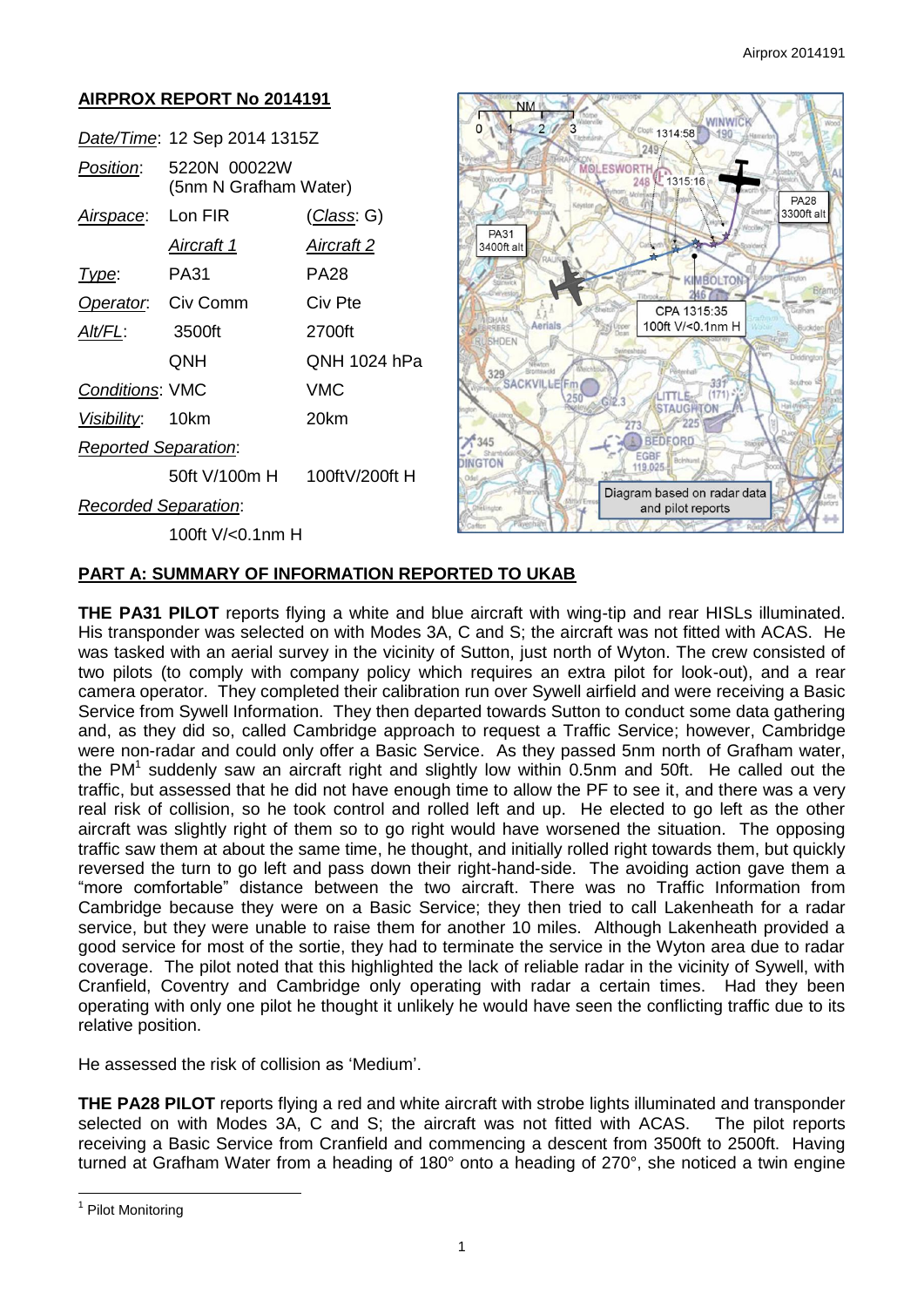aircraft quite some distance away, heading towards and about 400-500ft higher. The other aircraft was to the left of the nose, and would cross the bows at an almost opposite heading to pass across and to the right of her aircraft, it also seemed to be descending slowly. Initially she wobbled her wings for conspicuity and friendliness, but there was no response so, after a few seconds, she decided not to take any chances and turned away in a descending left turn to allow the other aircraft to continue undisturbed.

She assessed the risk of collision as 'Low'.

## **Factual Background**

The weather at Cambridge was reported as:

METAR EGSC 121250Z 06005KT 020V160 9999 SCT035 SCT046 20/11 Q1025

#### **Analysis and Investigation**

#### **CAA ATSI**

CAA ATSI had access to the Cambridge Approach RTF, area radar recording and the written reports from both pilots. The PA31 initially reported an incorrect date for the occurrence as 12 August 2014 (it was actually 12 September 2014) and the PA28 pilot's report was received after 30 days. There was therefore a delay in obtaining the RTF; the Cranfield RTF recordings were not available.

At 1314:20 the PA31 was 25nm west-northwest of Cambridge Airport tracking east, indicating FL033 (A3600ft converts to 3624ft using the Cambridge QNH 1025 with 1hPa equal to 27ft). The PA28 was 5.5nm northeast of the PA31 indicating FL035 (A3800ft) on a converging heading. At 1314:52, when the PA31 first contacted Cambridge Approach, the horizontal distance between the two aircraft was 2.9nm and the vertical distance was 300ft – Figure 1.



Figure 1 – Swanwick MRT at 1314:52

The PA31 pilot reported at 3600ft on QNH 1024 and requested a Traffic Service. The Cambridge controller reported that radar was not available and agreed a Basic Service passing the Cambridge QNH 1025. The RTF exchange ended at 1315:32 when the horizontal distance between the two aircraft was 0.2nm with the PA28 indicating 100ft below the PA31. The PA28 was shown in a right turn - Figure 2.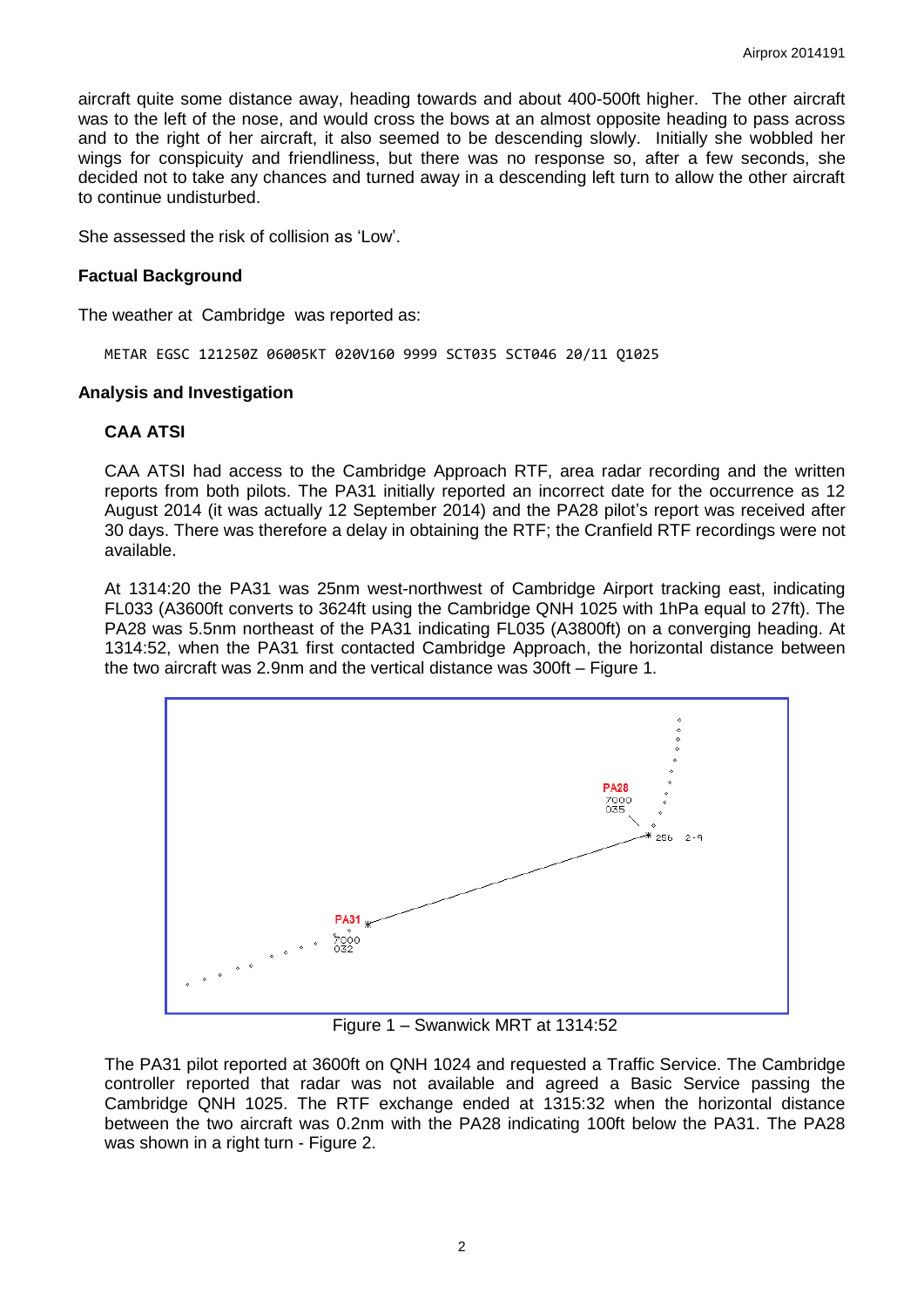

Figure 2 – Swanwick MRT at 1315:32

CPA occurred before the next radar update. On the next radar update at 1315:36 the two aircraft had passed abeam with the PA31 indicating 100ft above the PA28. The PA28 is shown to have made a left turn – Figure 3.



Figure 3 – Swanwick MRT at 1315:36

At 1334:32 the PA31 pilot reported going en-route. No mention was made of the Airprox to Cambridge Approach. The Cambridge Approach controller was not aware of the PA28 and would not have been able to provide Traffic Information or a warning. Cranfield do not provide a radar service and it is unlikely that the Cranfield controller would have been aware of the position of the either aircraft.

# **UKAB Secretariat**

Both pilots shared an equal responsibility for collision avoidance and for not flying into such proximity as to create a danger of collision<sup>2</sup>. If geometry of the two aircraft is considered to be head on, then both pilots were nominally required to turn to the right; notwithstanding, the PA31 pilot noted the actual proximity placed the PA28 slightly to his right and therefore he correctly elected to turn left to avoid passing across its nose at short range.

# **Comments**

# **PA31 Company Head of Safety**

This report highlights an already identified company "Top Risk", the company is actively seeking a technological aid to assist in visual lookout. In the meantime, we are mitigating the risk by increasing the number of eyes looking out of the cockpit by mandating a safety pilot (for high risk tasks) and taking a radar service when available.

 2 Rules of the Air 2007 (as amended), Rule 8 (Avoiding aerial collisions).